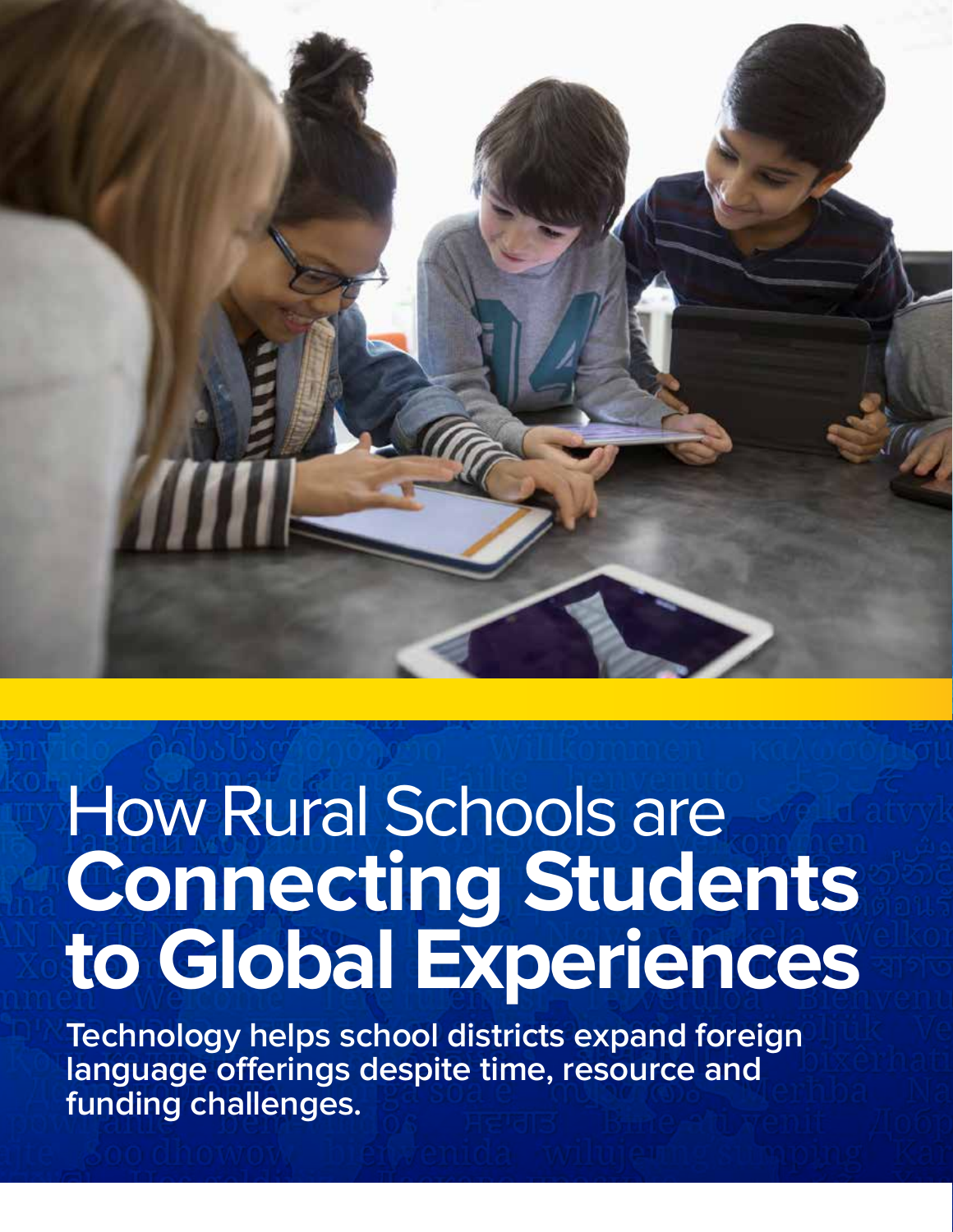**Like many small, rural schools, Colorado's**<br>Aspen Academy struggled to provide fore<br>Language learning. With just one Spanish<br>teacher for approximately 400 students and lin Aspen Academy struggled to provide foreign language learning. With just one Spanish teacher for approximately 400 students and limited time for foreign language study, the school had a hard time delivering a structured and consistent approach that's vital to student success.

"Our school is focused primarily on core subjects, so there wasn't a lot of time dedicated to foreign language in the classroom," says Aspen Academy teacher Sydney Harper. "It became really difficult for students to retain anything, or to come back after the summer and build on what they had learned the year before."

## Rural Challenges

According to national education nonprofit group Project Tomorrow, bilingualism and multiculturalism are now considered assets, even requirements, to successfully participate in academic and business discourse in the global economy. In other words, the expansion of the global economy will require students to communicate and collaborate with people from all over the world. Educating students to be proficient in these global competencies is crucial. But doing so requires a shift from traditional approaches to teaching and learning. Among those shifts: increased access to foreign language learning opportunities at all levels of education.

However, school districts often face challenges expanding language education, including a national teacher shortage, time limitations and

budget restrictions. For rural districts, these challenges can be even more pronounced.

Rural communities and school districts typically have fewer higher education institutions. This results in a smaller pool of teachers and reduced availability of subject matter experts.

In addition, the low-density and large geographic areas that characterize rural school systems tend to reduce program offerings and resource management.

"Options such as concentrating resources, utilizing economies of scale and program placement in alternative locations are not logistically or financially feasible," according to Preparing for Tomorrow, Everywhere, a paper produced jointly by Project Tomorrow and Rosetta Stone Education.

The lack of social, economic and academic diversity makes it more difficult for rural school systems to meet the demands for global education.

Technology can offer a viable solution to these challenges by increasing access to content, providing instantaneous translation and enabling videoconferencing capabilities. With these resources, rural schools can provide more robust foreign language learning and better prepare to meet the demands of 21<sup>st</sup>-century globalization.

In 2016, Aspen Academy implemented Rosetta Stone® digital language learning programs, giving

> **In 2016, Aspen Academy implemented Rosetta Stone digital language learning programs, giving students access to state-of-the-art learning resources in the classroom and at home.**

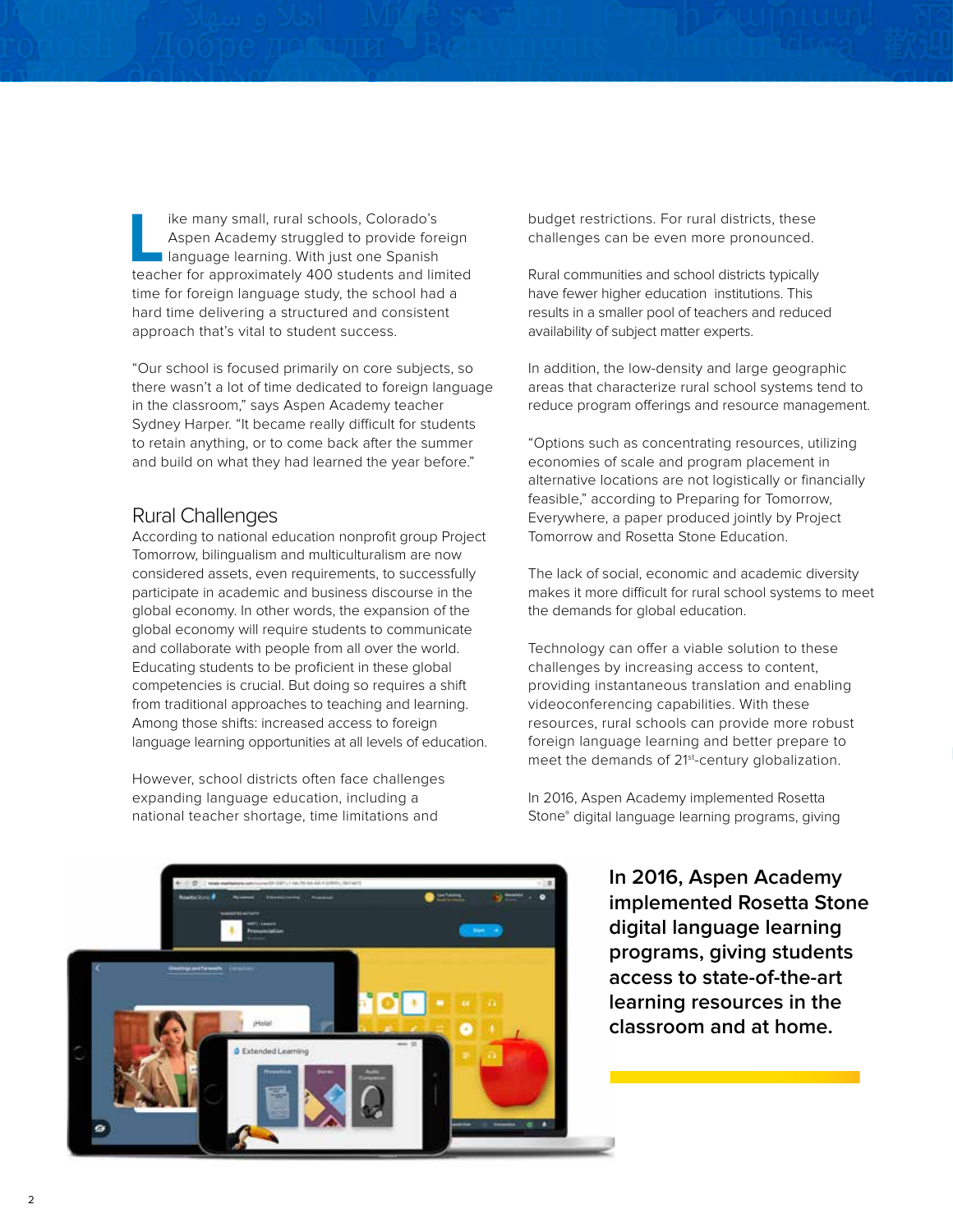## HOW ROSETTA STONE SOLUTIONS HELP SCHOOLS OVERCOME COMMON FOREIGN LANGUAGE LEARNING BARRIERS

#### TIME:

**Rosetta Stone® programs can be implemented standalone during class or lab time, or fully blended into classroom instruction. For example, students can work as a group using software in the classroom and then log in from a mobile device to continue learning after class. This allows them to progress in a more steady, structured manner because they can dedicate more time to foreign language learning.**

#### LACK OF RESOURCES:

**Rosetta Stone programs don't replace teachers, but they can be integrated into existing curriculum or used as a supplement. Or, they can be served to students online with a proctor. Because the programs include training, implementation and support services for teachers and administrators, teachers can guide students through foreign** 

**language learning — even if they aren't qualified to teach the language.**

#### PERSONALIZED LEARNING:

**Rosetta Stone programs provide quantitative data to enable a more personalized learning experience and allow teachers to monitor student progress. Teachers can produce reports showing how many hours a student focused on language during a particular week, the student's learning goals and week-to-week progress. That data can also be shared with parents.** 

**For instance, access to data allowed Aspen Academy to offer more personalized learning. The school previously offered only fifth- and sixth-grade Spanish. Now the school offers eight Spanish classes for four different grade levels.** 

**"The data we were able to collect so easily and seamlessly opened up a whole new world of language levels that we've never been able to offer before," says Aspen Academy's Harper. "It separates the outliers and tells me immediately which students are ready for the next level and which students need to spend more time practicing before they move on."**

#### PROCUREMENT:

**Rosetta Stone works with schools on strategies to streamline procurement and align key product features to district and Department of Education priorities. Rosetta Stone also offers different levels of purchasing. A school or district can purchase licenses to implement a Rosetta Stone program in just one school or district-wide.**

students access to state-of-the-art learning resources in the classroom and at home.

"It is difficult to find enough time for students to practice their speech in a traditional class," Harper says. "The Rosetta Stone program gives them that additional time in a personalized manner. Students can practice and receive feedback on their speech. It expands the possibilities without the need to extend the school day."

Aspen's experience shows the power of using innovative digital content to supplement foreign language curriculum. As foreign language skills become crucial to success in a global economy, this approach can help improve learning and level the playing field for rural schools and districts.

Using computer-based foreign language instruction, such as the Rosetta Stone Language Learning Suite, rural districts can expand world language opportunities for students despite limited resources and staff.

#### Technology-Based Language Learning in Action: Gateway Academy At Gateway Academy, a private K-12 school outside Scottsdale, Ariz., learning a second language is requirement.

Gateway, which serves students with highfunctioning autism, implemented Rosetta Stone digital language learning programs in 2016 to make more languages available to students. Students in grades K-5 learn Spanish, while students in middle school can choose among French, German, Italian, Spanish, Japanese or Russian. Students in grades 9 through 12 can study Japanese, Russian, Korean, Hebrew or any of the other more than 21 languages Rosetta Stone offers.